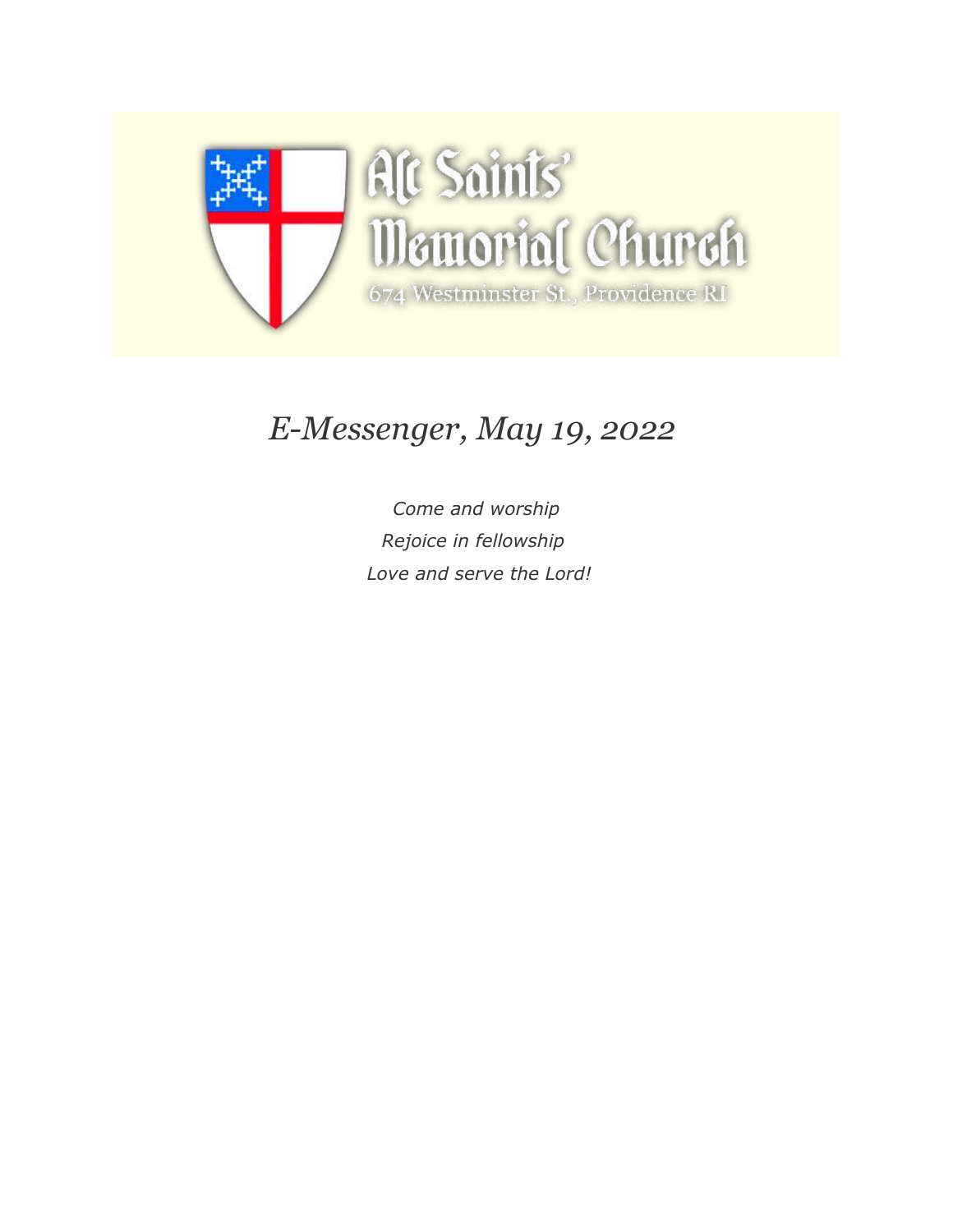

Dear All Saints' Family,

Today I share with you a reflection by Deirdre Greelish, a parishioner and member of our Wednesday Faith Inquirers Group (formerly known as Bible Study):

*Our Wednesday noon Faith Inquirers have been reading Exodus. There are 40 chapters, and the Ten Commandments appear at the start of chapter 20 and after that, the laws describe every aspect of communal*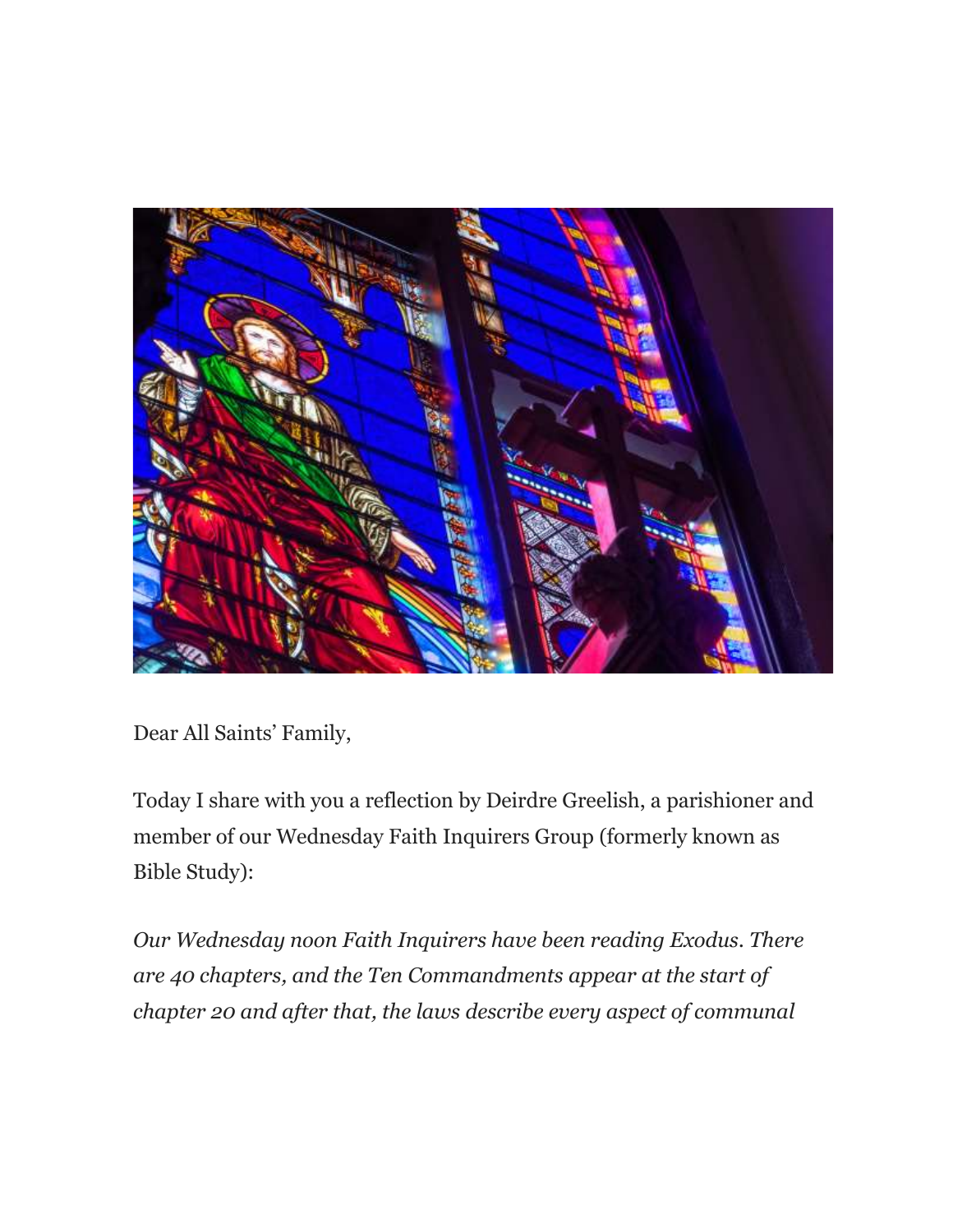*life. Want to know what to do if you injure a pregnant woman? Chapter 21:22. How to treat aliens? Chapter 22:21. Ever wonder why stores were closed on Sundays in the old days? Chapter 23:12. The laws continue in Leviticus, Numbers and still more books of the Old Testament.*

*There was a time when I tried to become a great tennis player so I paid a coach. He made a lot of laws too. "Thou shalt toss the ball high in the air and slightly in front of you." "Thou shall shift thy weight back as you bring thy racket behind thee." There were commands, such as "Thou shalt not step on the line," and "Thou shalt not get credit if the ball hits the net."*

*Suppose I heard the coach's repetitive 'commands' as if he were condemning me for every wrong toss, every wrong swing of my racket; or suppose my coach had taken my errors as sins against him personally; how would that have changed our relationship, and what would that have made of the game? I accepted his instruction as necessary for me to be an excellent tennis player. I became One with the Ball, One with the Racket. I developed a serve that was my salvation.* 

*Tennis was just a game. I am trying to become a great human being. God's laws teach me how to succeed at that. Love my neighbor as myself. Do to others as I would want them to do to me. Ask him for coaching and He will be there for me. See Him in the lowliest ones that come into my life and treat them as I would treat Him.*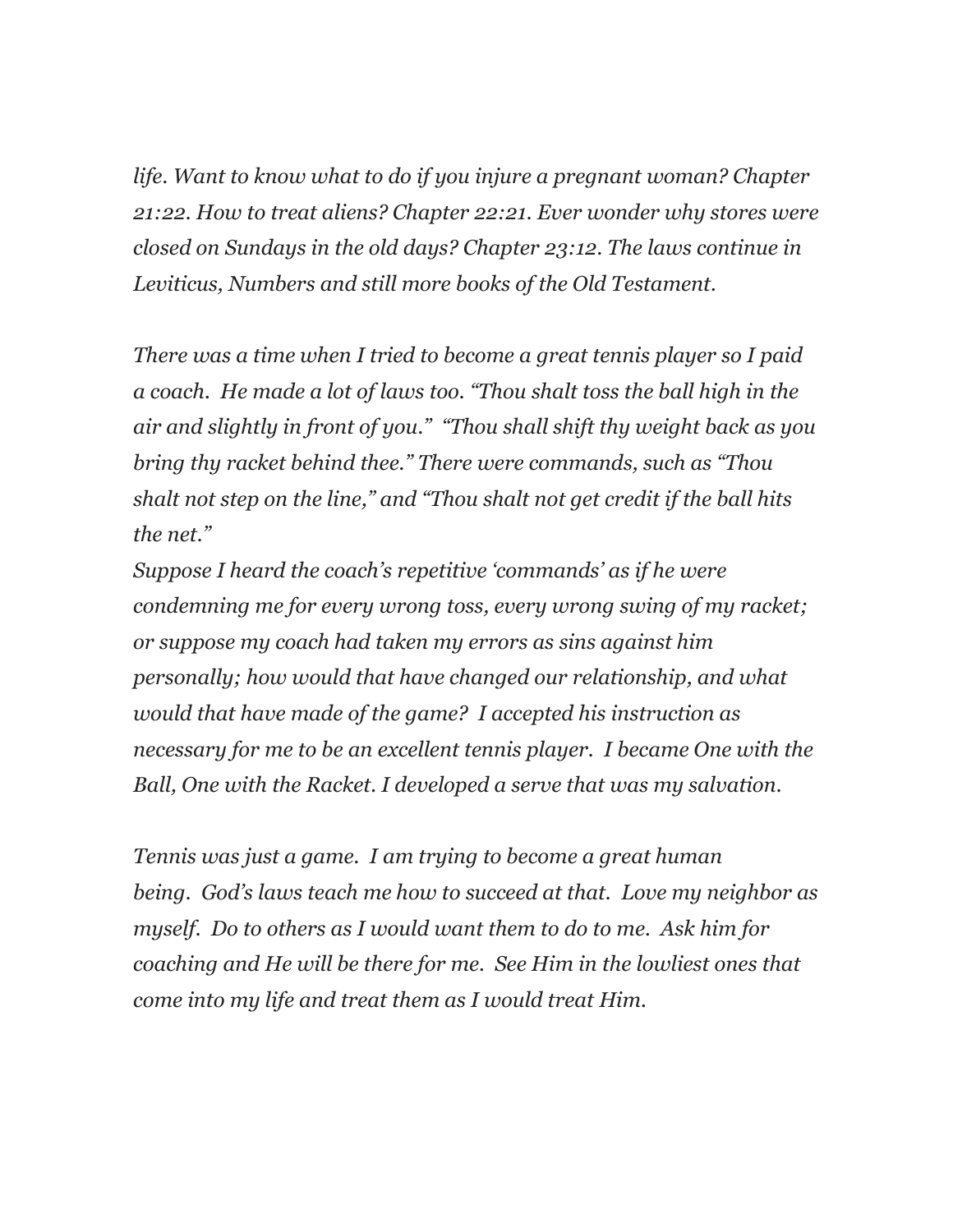*When we see God's law as the true way to achieve the life we desire, we rejoice as in Psalm 19:7-14:*

*[7](https://allsaintsmemorial.us3.list-manage.com/track/click?u=7dd27aa76e5aa692a967a8fe9&id=dcd6fac61d&e=ed2b772c05) The law of the LORD is perfect, refreshing the soul. The statutes of the LORD are trustworthy, making wise the simple.*

*[8](https://allsaintsmemorial.us3.list-manage.com/track/click?u=7dd27aa76e5aa692a967a8fe9&id=d8f06db11f&e=ed2b772c05) The precepts of the LORD are right, giving joy to the heart. The commands of the LORD are radiant, giving light to the eyes.*

*[9](https://allsaintsmemorial.us3.list-manage.com/track/click?u=7dd27aa76e5aa692a967a8fe9&id=2f5211da84&e=ed2b772c05) The fear of the LORD is pure, enduring forever. The decrees of the LORD are firm, and all of them are righteous.*

*[10](https://allsaintsmemorial.us3.list-manage.com/track/click?u=7dd27aa76e5aa692a967a8fe9&id=185a8bd35a&e=ed2b772c05) They are more precious than gold, than much pure gold; they are sweeter than honey, than honey from the honeycomb.*

*[11](https://allsaintsmemorial.us3.list-manage.com/track/click?u=7dd27aa76e5aa692a967a8fe9&id=248a620d0f&e=ed2b772c05) By them your servant is warned; in keeping them there is great reward.*

*[12](https://allsaintsmemorial.us3.list-manage.com/track/click?u=7dd27aa76e5aa692a967a8fe9&id=b1134bf449&e=ed2b772c05) But who can discern their own errors? Forgive my hidden faults. [13](https://allsaintsmemorial.us3.list-manage.com/track/click?u=7dd27aa76e5aa692a967a8fe9&id=c5bb425715&e=ed2b772c05) Keep your servant also from willful sins; may they not rule over me. Then I will be blameless, innocent of great transgression.*

*[14](https://allsaintsmemorial.us3.list-manage.com/track/click?u=7dd27aa76e5aa692a967a8fe9&id=d2e5f91d7a&e=ed2b772c05) May these words of my mouth and this meditation of my heart be pleasing in your sight, LORD, my Rock and my Redeemer.*

*Your happy sister in Christ, Deirdre*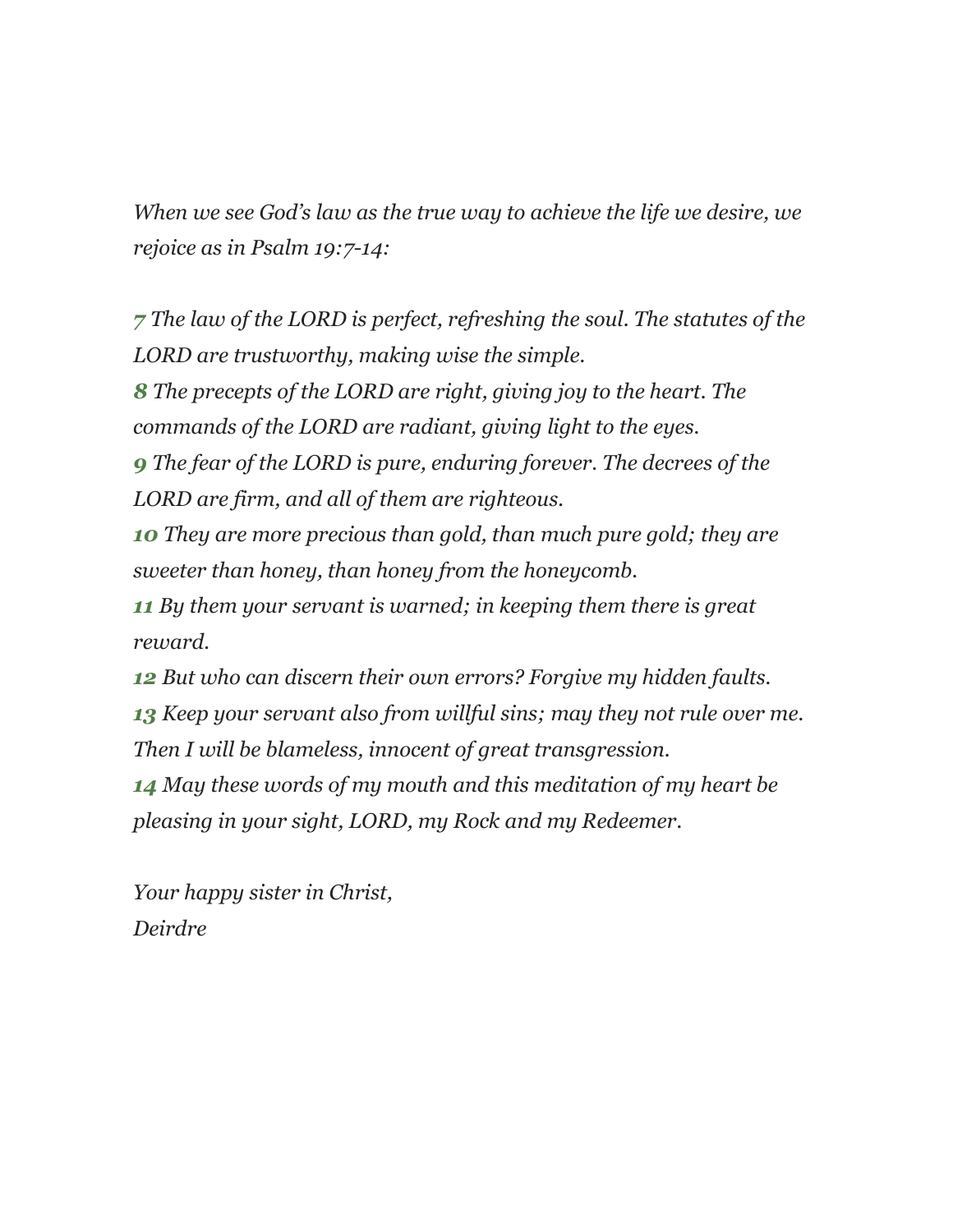

Prayer Against Gun Violence By the Rt. Rev. Stephen Lane

God of Justice, help us, your church, find our voice.

Empower us to change this broken world and to protest the needless deaths caused by gun violence.

Give us power to rise above our fear that nothing can be done and grant us the conviction to advocate for change.

For your dream of love and harmony, Loving God,

Make us instruments of your peace.

All this we pray in the name of the One

who offered his life so that we might live,

Jesus the Christ. *Amen*.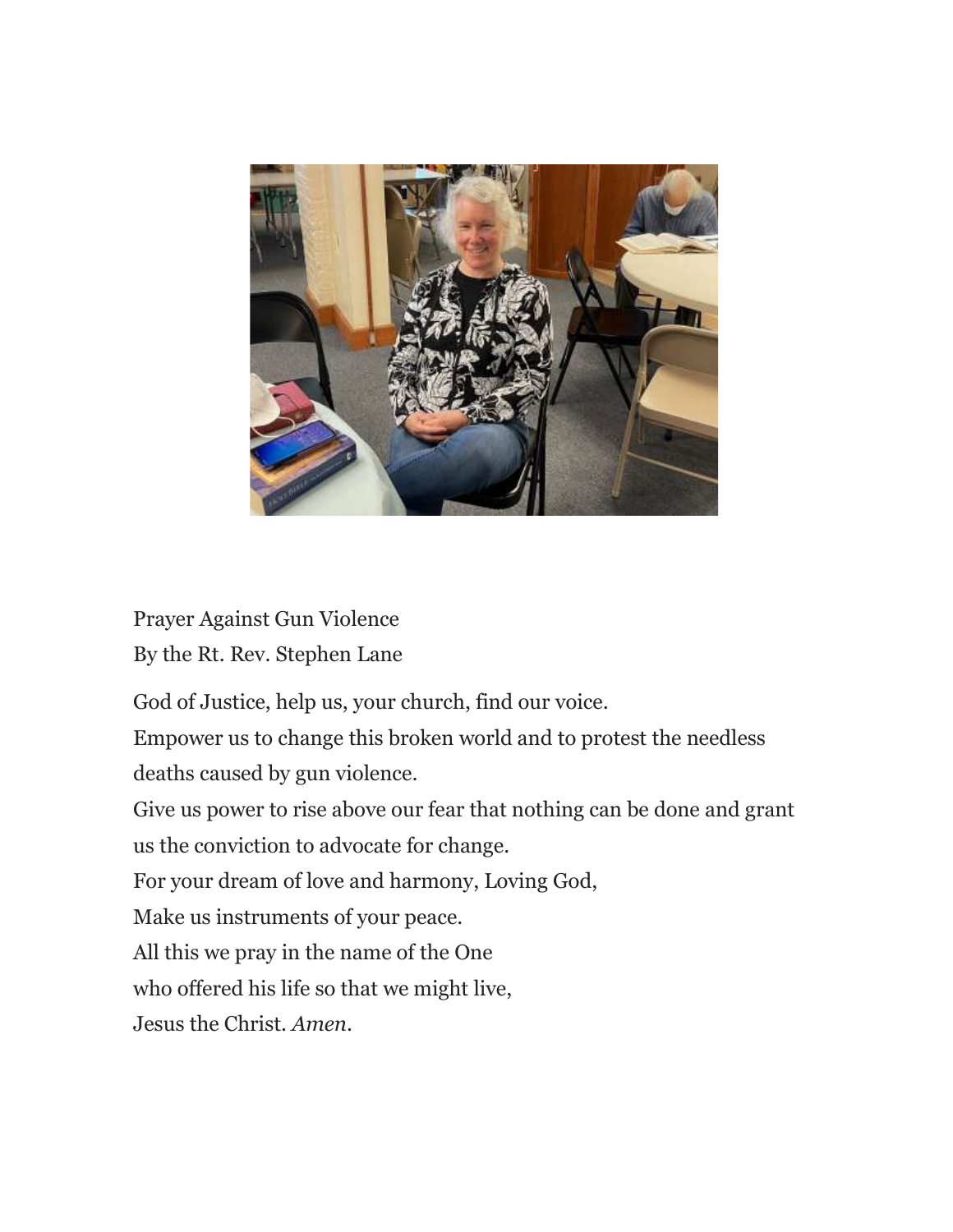The Biden administration announced that free Covid tests are available to each household. Here is the link to order eight free tests for your

household. **[https://www.covid.gov/tests](https://allsaintsmemorial.us3.list-manage.com/track/click?u=7dd27aa76e5aa692a967a8fe9&id=8a51a78ade&e=ed2b772c05)**

I placed an order and found that it was quite easy to do.

All are warmly welcome to our Sunday Service of Holy Eucharist:

**Zoom link: Sunday, May 22, 9:30am: [https://us02web.zoom.us/j/85484006164?pwd=ZzAvZVFUM2pKek0rMGVz](https://allsaintsmemorial.us3.list-manage.com/track/click?u=7dd27aa76e5aa692a967a8fe9&id=f8a2e511f3&e=ed2b772c05) [MFFEclFiUT09](https://allsaintsmemorial.us3.list-manage.com/track/click?u=7dd27aa76e5aa692a967a8fe9&id=f8a2e511f3&e=ed2b772c05)** Meeting ID: 854 8400 6164 Password: 674674 **Service Program Link, May 22:**

**[http://www.allsaintsmemorial.org/uploads/1/1/7/4/117437355/](https://allsaintsmemorial.us3.list-manage.com/track/click?u=7dd27aa76e5aa692a967a8fe9&id=f68ce11332&e=ed2b772c05)** service bulletin easter vi sunday may 22 2022.pdf

Easter Blessings, Julie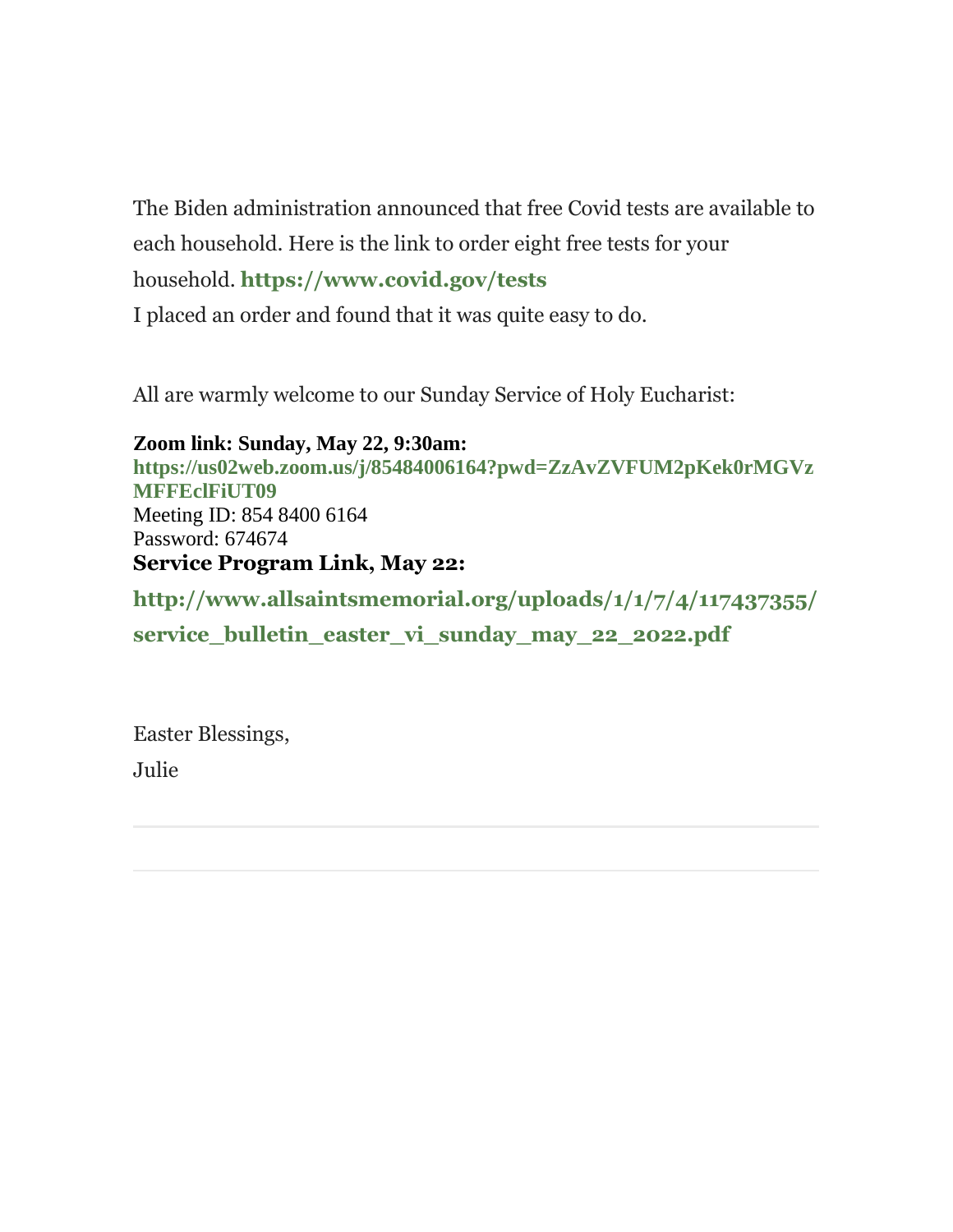

# *This Saturday Morning:Churchyard Redesign Work Party*

Join us on Saturday, May 21st, 9:00-10:30 am. We will be planting the parking lot perimeter and doing some general weeding. All are welcome to get dirty with us.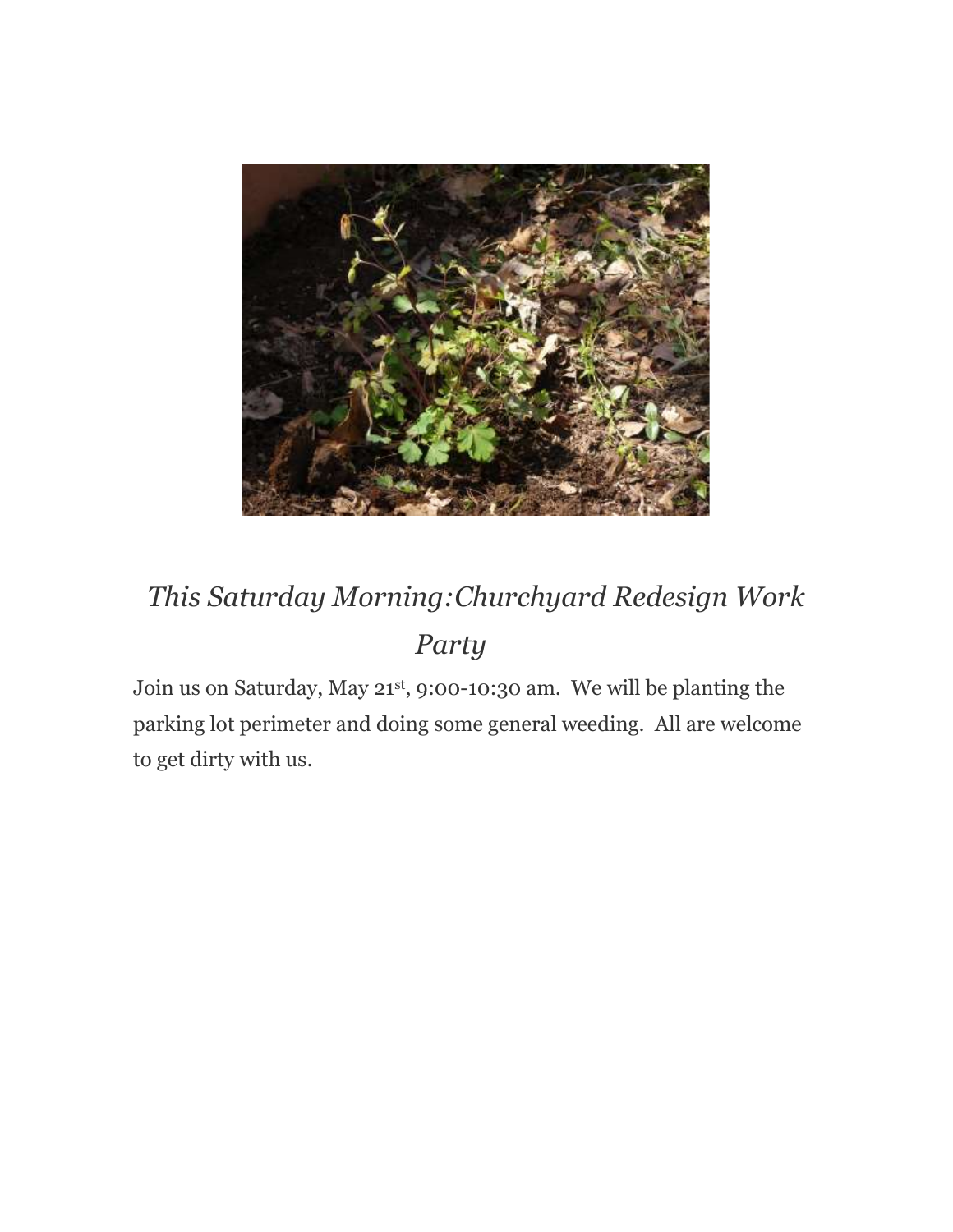

### **For the Harvest of Lands and Waters**

*O gracious Lord, you open your hand and fill all living things with plenteousness: Bless the lands and waters, and multiply the harvests of the world; send forth your breath, and renew the face of the earth; show your loving-kindness, that our land may yield its increase; and save us from selfish use of what you provide, that the poor and needy may give thanks to your Name; through Jesus Christ our Lord. Amen* (adapted from p.828, BCP)*.*

### *Wednesday Noonday Prayer and Faith Inquirers*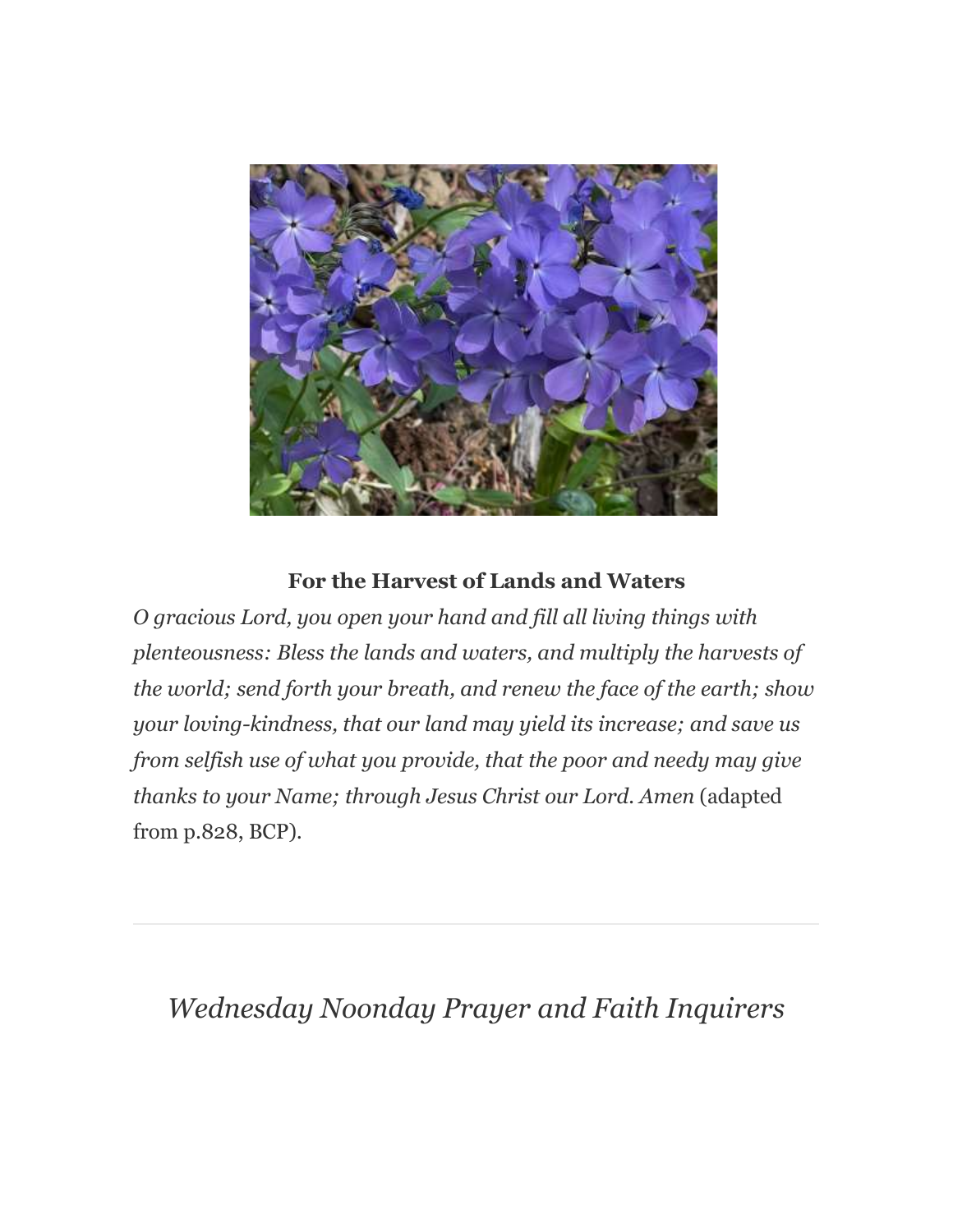### *Discussion 12:00 - 1:00pm*

Wednesday Noonday Prayer and Faith Inquirers Discussion continues on Wednesday, May 25th.We will discuss Chapters 25-31 in the Book of Exodus. All are welcome to participate.

You may join us on

Zoom: **[https://us02web.zoom.us/j/84955593827?pwd=akNZeTl](https://allsaintsmemorial.us3.list-manage.com/track/click?u=7dd27aa76e5aa692a967a8fe9&id=267cae73d6&e=ed2b772c05) [mSCtTb1BoUU9hcWQrZk5xZz09](https://allsaintsmemorial.us3.list-manage.com/track/click?u=7dd27aa76e5aa692a967a8fe9&id=267cae73d6&e=ed2b772c05)**) or in-person in Rose Hall (12:00pm-1:00pm).

*Outreach News*



**Next meeting**: Sunday, May 22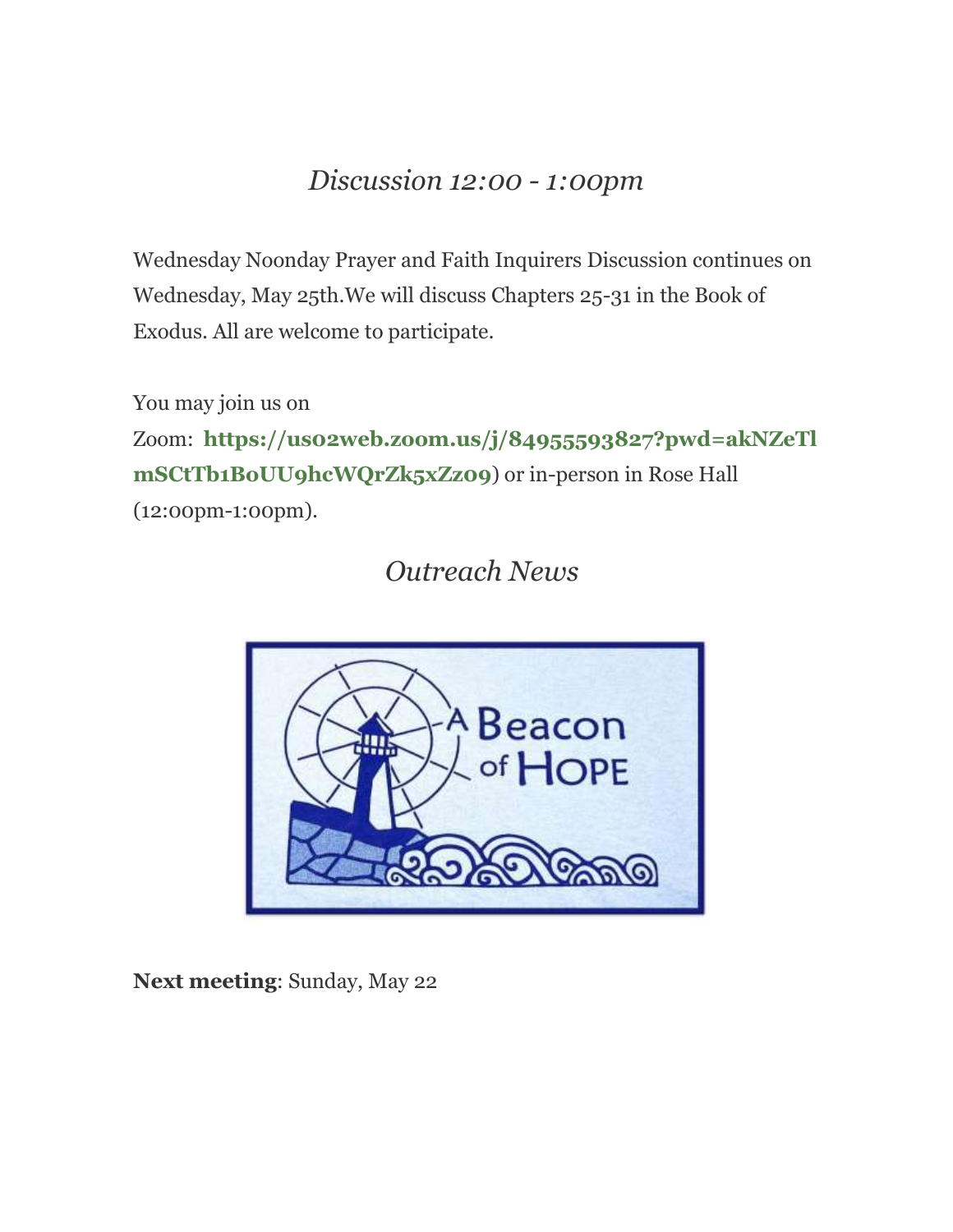### **Crossroads Family Center Needs Full Size Sheets**

If you have an extra set of new or gently used full size sheets, please consider donating them to Crossroads Family Center. Please bring the sheets with you to church and Outreach will deliver them to Crossroads Family Center.



### **Outreach Food Collection**

Each week All Saints' collects food to be distributed monthly to food pantries in our area. We welcome donations of any pre-packaged, nonexpired food. Thank you for your generosity!

May: Cold Cereals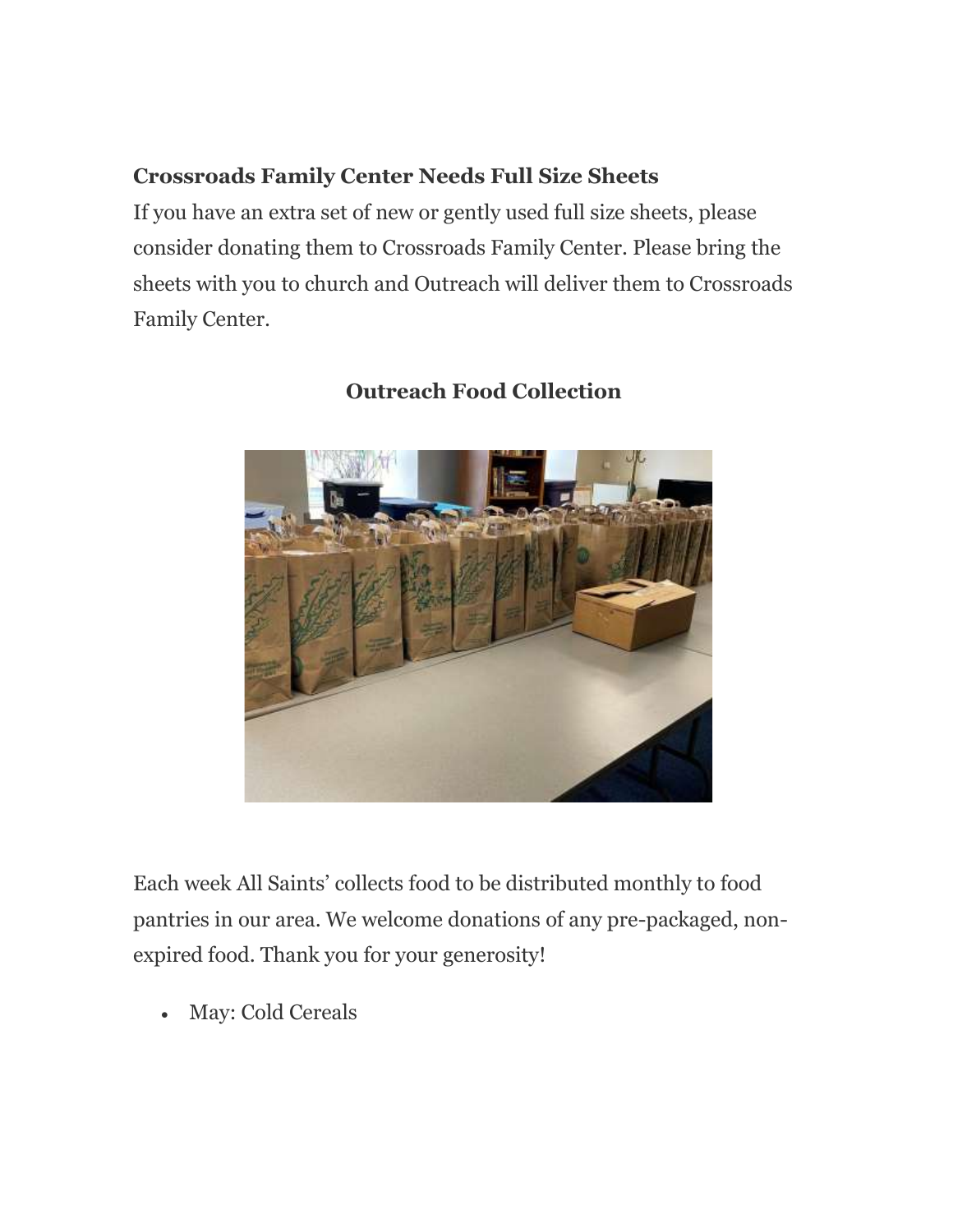June: Packaged Rice



### *Tech Ministry Update*

As most of you know, we are in the process of upgrading our streaming and Zoom platform. This week, we installed the new network. You will notice that the cable running along the altar floor and steps these many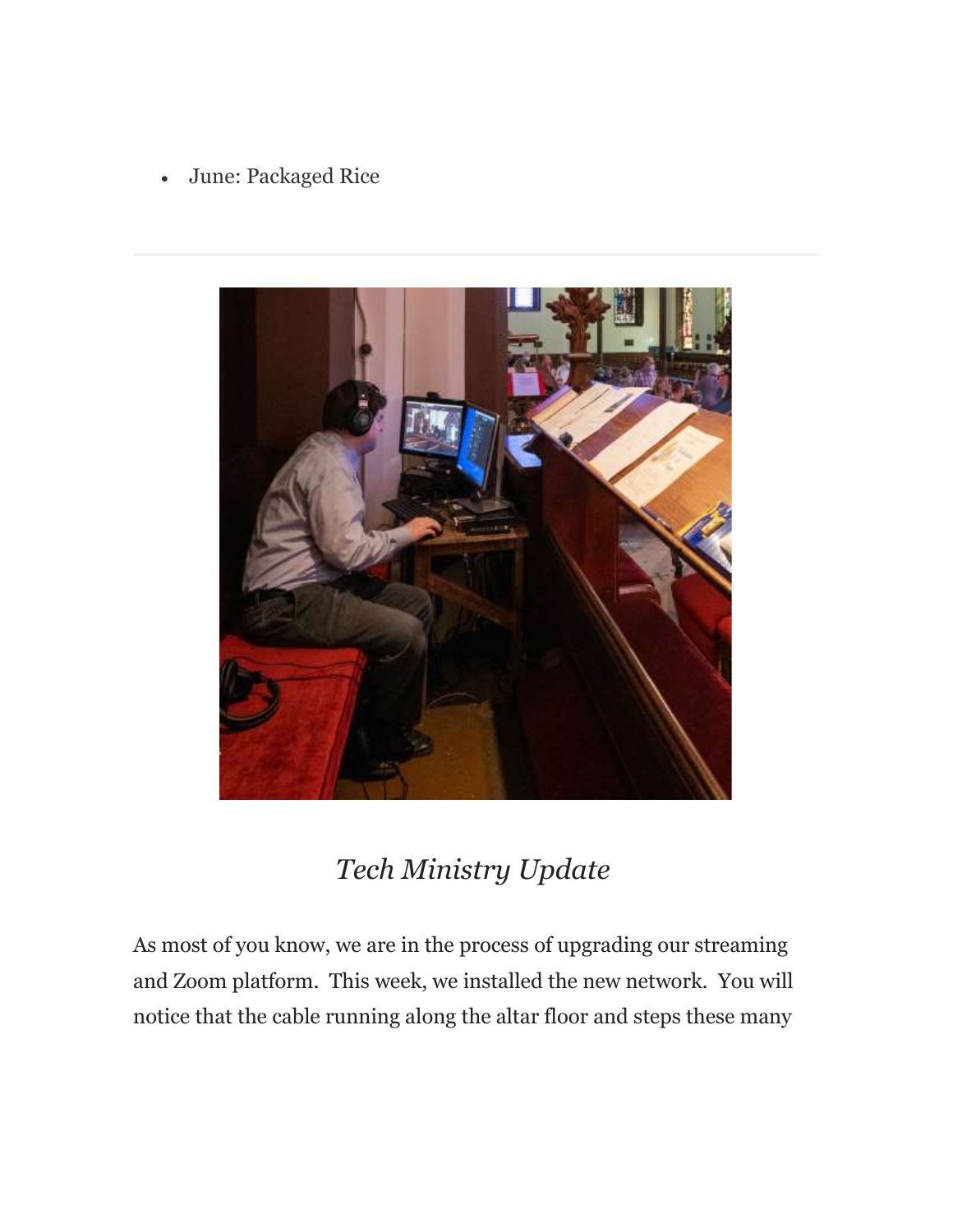months, covered by blue duct tape, is gone! While our goal is to not disrupt our Zoom and Facebook feeds, this may not be possible. Our apologies for any inconvenience.



**Easter morning sun shining on the organ pipes** Photo by Ryan Mott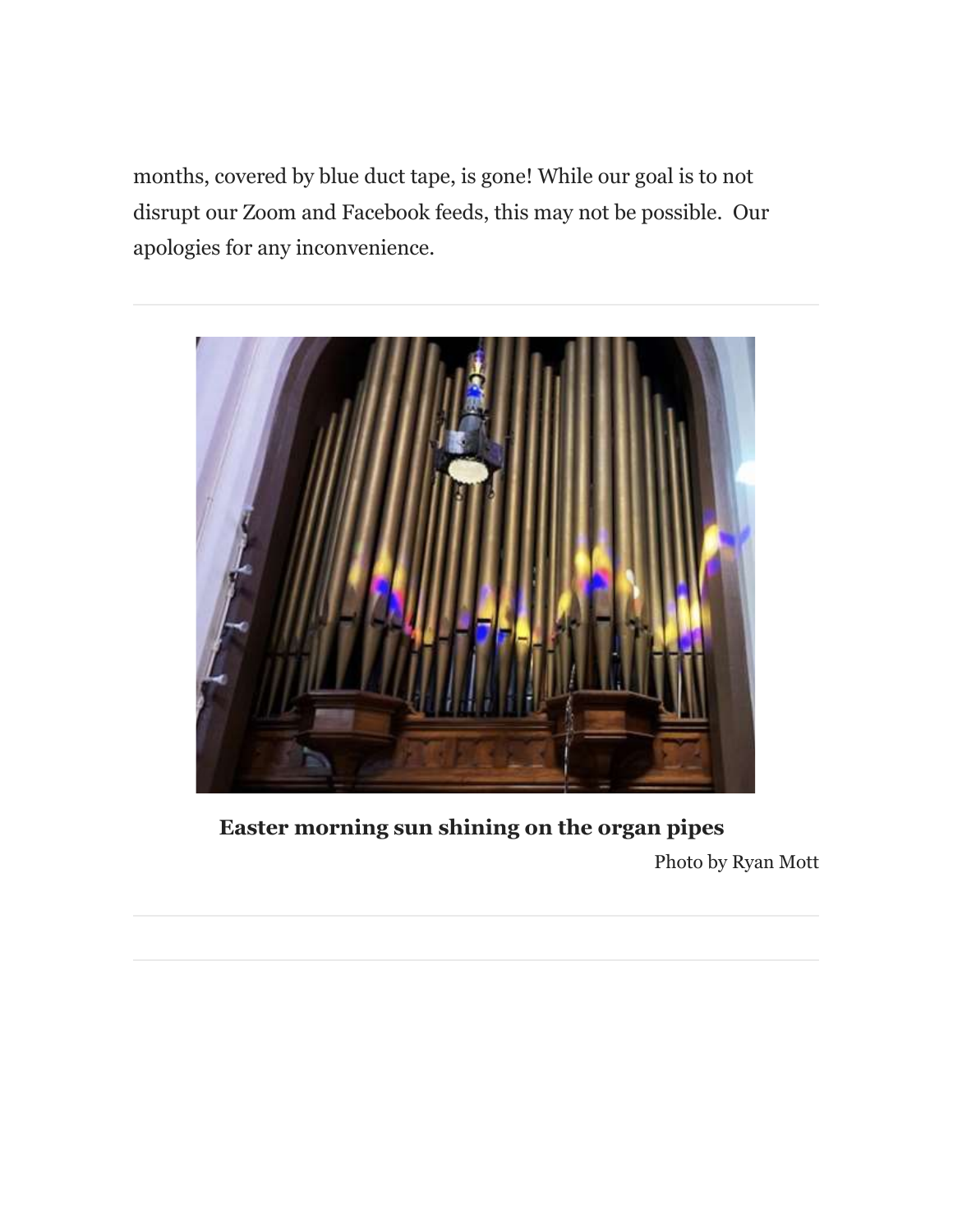### Upcoming Events

**May 24**: Facilities meeting, 7 pm, Zoom **May 25**: Noonday Prayer and Faith Inquirers, Rose Hall/Zoom at 12:00pm **May 25**: Choir rehearsal **June 5**: Feast of Pentecost, wear red!

### PRAYERS

We pray for our fellow parishioners Derek, Gus, Marie, Trish, Victor, Rose, Marisa, Susan, Gloria, and Dan Nagle. We also pray for Dorothea Evans Gordon, Mary Tryforos, Margaret Barney, Michael Blake, Clarence Scott, Germaine, Naida Thomas, Merynn Flynn, Karen L., Stephen, Barbara K., Rena, Lusaynie Sirleaf, Clyde Johnson, Victor, Jaime Bernardo, and Charlie Moss.

## *Share All Saints' With Friends*

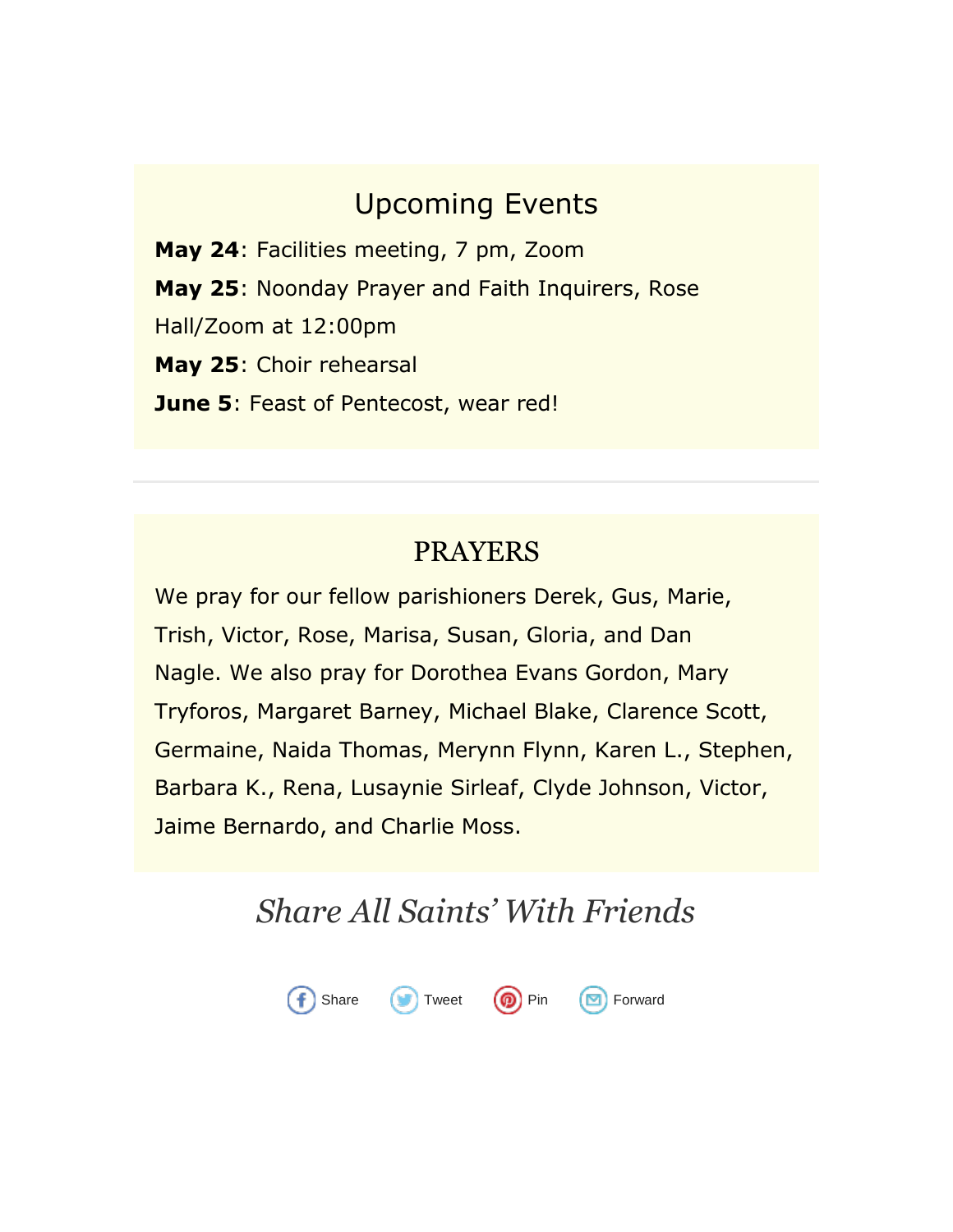### SCRIPTURE READING

#### *May 22, 2022*

First Reading: Acts 16:9-15 Musa Goll Response: Psalm 67 Musa Goll Second Reading: Revelation 21:10, 22-22:5 April Donahower Gospel: John 5:1-9 Prayers of the People Monika Kramer

#### *May 29, 2022*

First Reading: Acts 16:16-34 Nnenna Amaechina Response: Psalm 97 Nnenna Amaechina Second Reading: Revelation 22:12-14, 16-17, 20- 21 Rosetta Evans Gospel: John 17: 20-26 Prayers of the People Susan Goodnough

# *Publishing Information*

The next regular edition of the e-messenger will be emailed on Thursday, May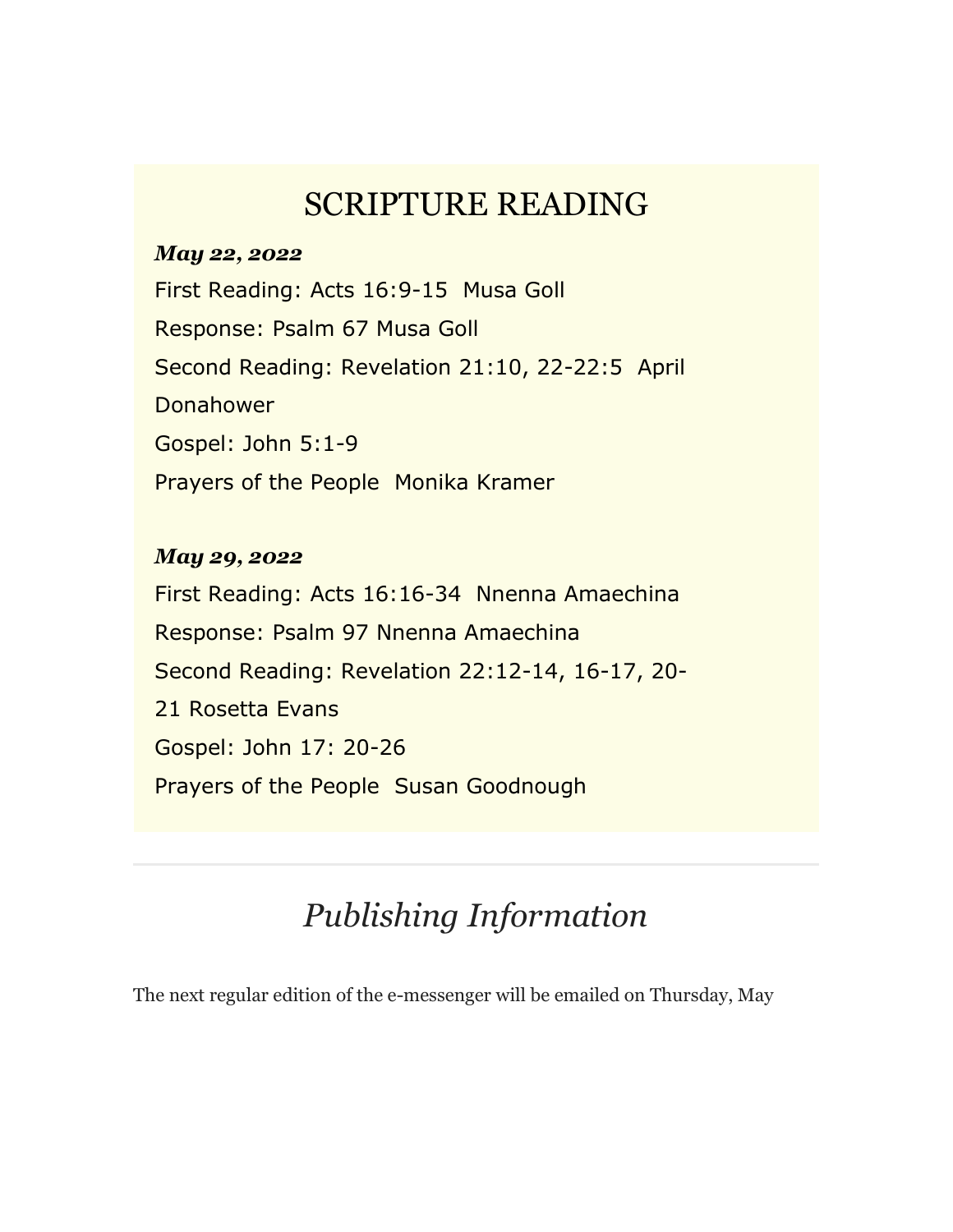26th. Please submit any articles or info you may have to **[allsaintsprovidence@gmail.com](https://allsaintsmemorial.us3.list-manage.com/track/click?u=7dd27aa76e5aa692a967a8fe9&id=d5f6267632&e=ed2b772c05)**

**Websites: [All Saints' Memorial Church](https://allsaintsmemorial.us3.list-manage.com/track/click?u=7dd27aa76e5aa692a967a8fe9&id=5ba8bc9a7b&e=ed2b772c05) [Diocese of RI](https://allsaintsmemorial.us3.list-manage.com/track/click?u=7dd27aa76e5aa692a967a8fe9&id=b4dbd814c4&e=ed2b772c05)** · **[The Episcopal Church](https://allsaintsmemorial.us3.list-manage.com/track/click?u=7dd27aa76e5aa692a967a8fe9&id=f3ac71562d&e=ed2b772c05)**

### **Contact information:**

**All Saints' Memorial Church (Episcopal) 674 Westminster St Providence, RI 02903**

Parish phone: 401-751-1747 Rev. Julie: 401-480-3941 Office hours: 9am-12 Tuesday-Friday

The Rev. Dr. Julianne Hanavan, Priest-in-Charge **[revjulhan@gmail.com](mailto:revjulhan@gmail.com?subject=Response%20to%20e-Parish%20Messenger)**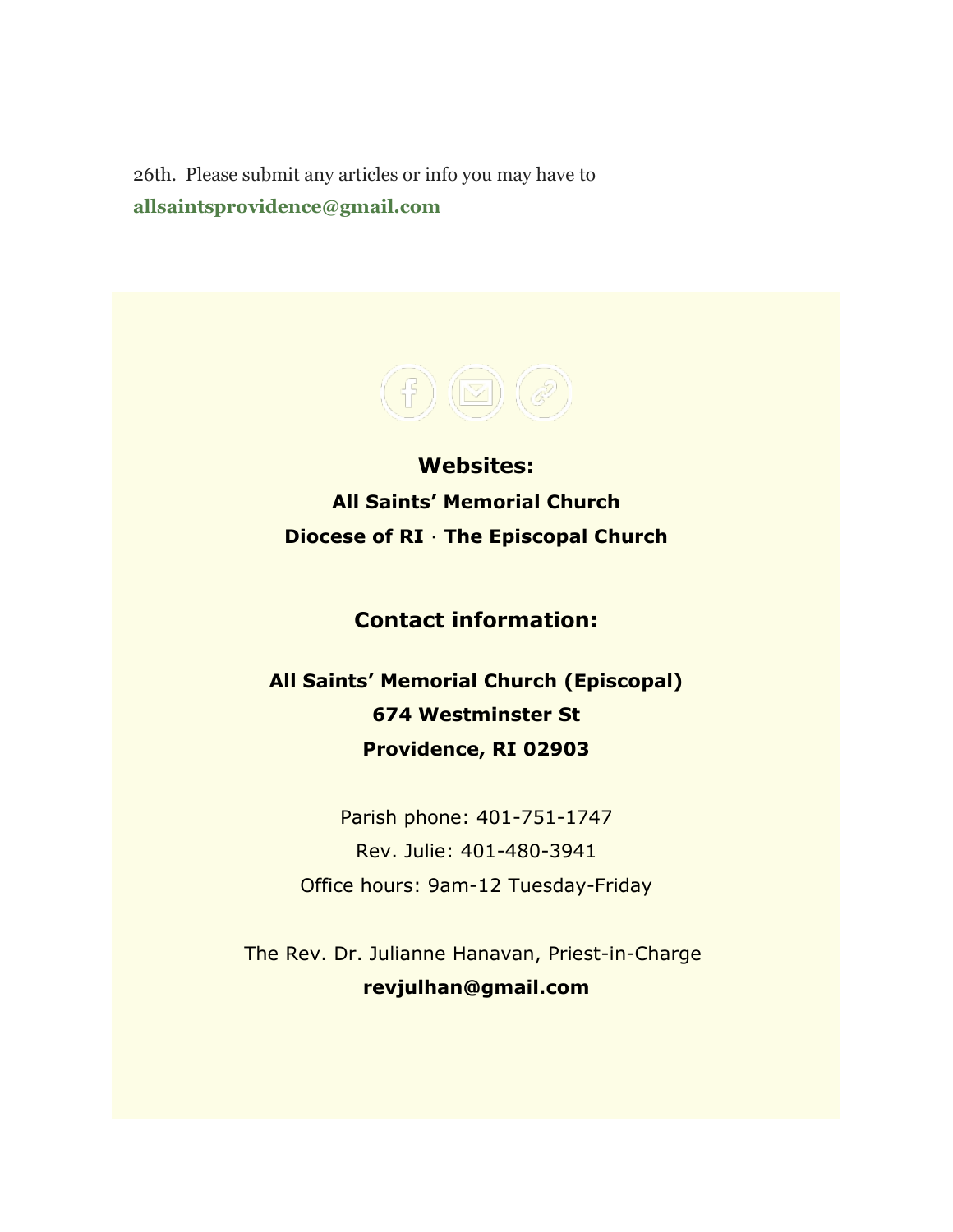Dr. Barry Turley, Director of Music 401-751-1747

Andrea Hutnak, Deacon-in-training **[andreahutnak@gmail.com](mailto:andreahutnak@gmail.com)**

Newsletter submissions: **[allsaintsprovidence@gmail.com](mailto:allsaintsprovidence@gmail.com)**

#### **The Vestry:**

**Senior Warden** Musa Goll

**Finance Chair** Dan Mechnig

**Junior Warden** Chip Smith

**Treasurer**

Becky Silliman

#### **Clerk**

Anne Tait

#### **Members**

Rosetta Evans Charlotte Burgess Pattie Marshall Theo Muhlenburg Gloria Perry Elizabeth Toby

*Copyright © 2022 All Saints' Memorial Church, All rights reserved.* You are receiving this email because you opted in via our website, or by signing up in